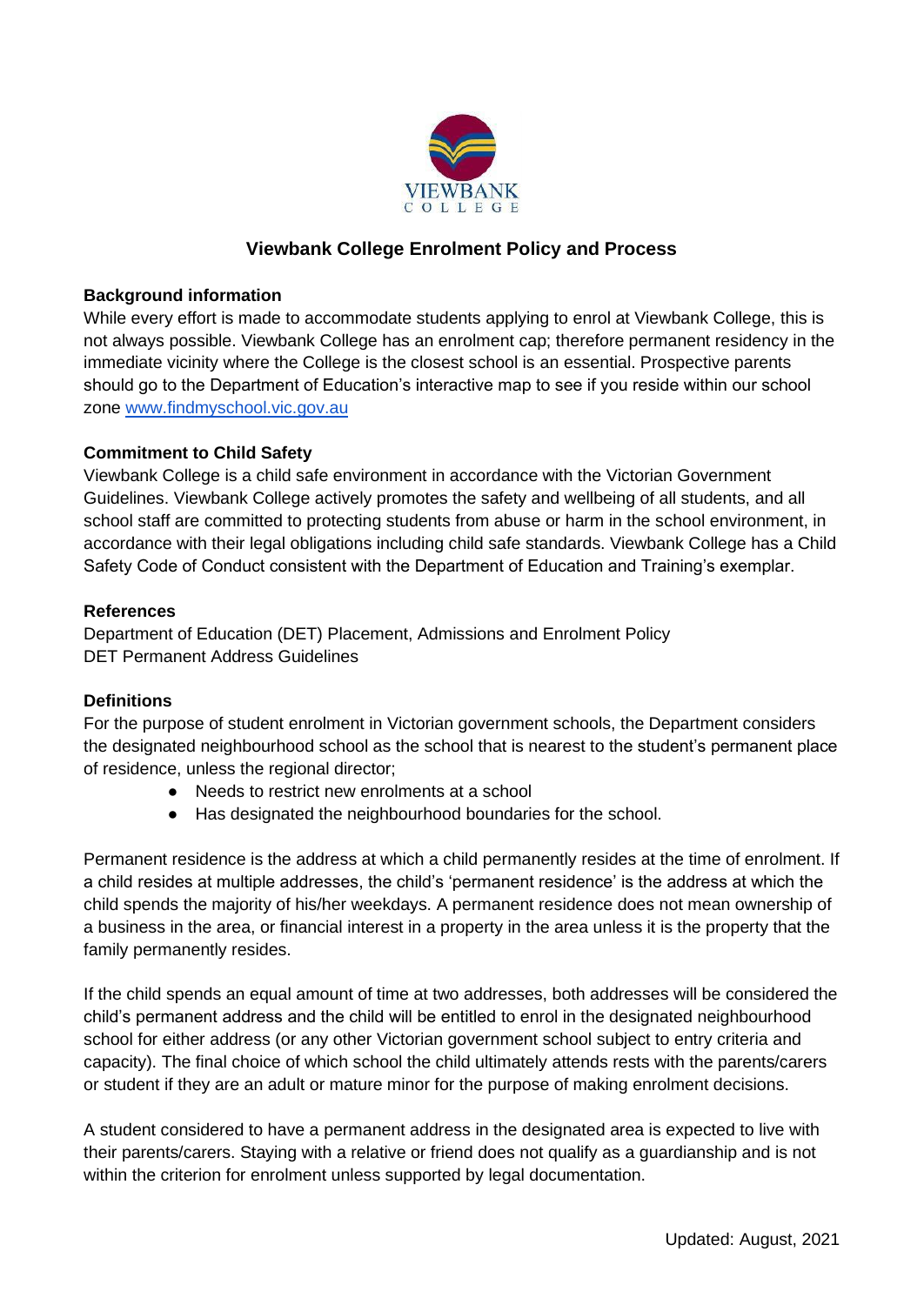### **Year 7 Enrolment**

Although Viewbank College has a DE&T North-Western Region approved enrolment ceiling, every effort is made to accommodate all requests for enrolments. The demand for Year 7 places can vary from year to year and the following enrolment criteria in order of priority are applied when determining Year 7 placements:

- 1. Students for whom the school is the designated neighbourhood school.
- 2. Students with a sibling at the same permanent address who are attending the school at the same time.
- 3. Where the regional director has restricted the enrolment, students who reside nearest the school.
- 4. Students seeking enrolment on specific curriculum grounds.
- 5. All other students in order of closeness of their home to the school.

In exceptional circumstances, a student may be enrolled in a school based on compassionate grounds. This is an overarching consideration and does not form part of the priority order of placement. Schools are permitted to assess and make a determination for exceptional circumstances applications on a case-by-case basis.

### **Guidelines for Eligible Residency and Enrolment**

To ensure the correct decision is made in relation to your child's education, carefully note the following:

- 1. The College Registrar should be contacted before accommodation arrangements are finalised. This is essential as places may not be available.
- 2. Viewbank College has an enrolment ceiling; therefore the requirement is that families must demonstrate that there is no other secondary school that is nearer to their place of permanent residence.

### **Requirements of permanent residency involves:**

To assist Viewbank College in assessing your child's eligibility for enrolment, please include in your enrolment application original or certified copies of:

- 1. Rental agreement or Council Rates Notice
	- Note: Leases must be obtained through a licenced Real Estate Agent lease agreement. A private rental agreement is NOT acceptable.

**PLUS** 

- 2. A copy of **TWO** of the following:
	- utility bills: Gas, Electricity
	- other official documentation that demonstrates permanent residency at that address such as a driver's licence or health care card, Telephone & Water bills (must be in a parent's name)
- 3. A certified copy of their child's birth certificate.
- 4. Applicants born in an overseas country must provide a certified copy of their passport and visa.

On request, you may also be required to complete a statutory declaration confirming the student is living in the address provided in the enrolment application and that the arrangement is genuine and intended to be permanent.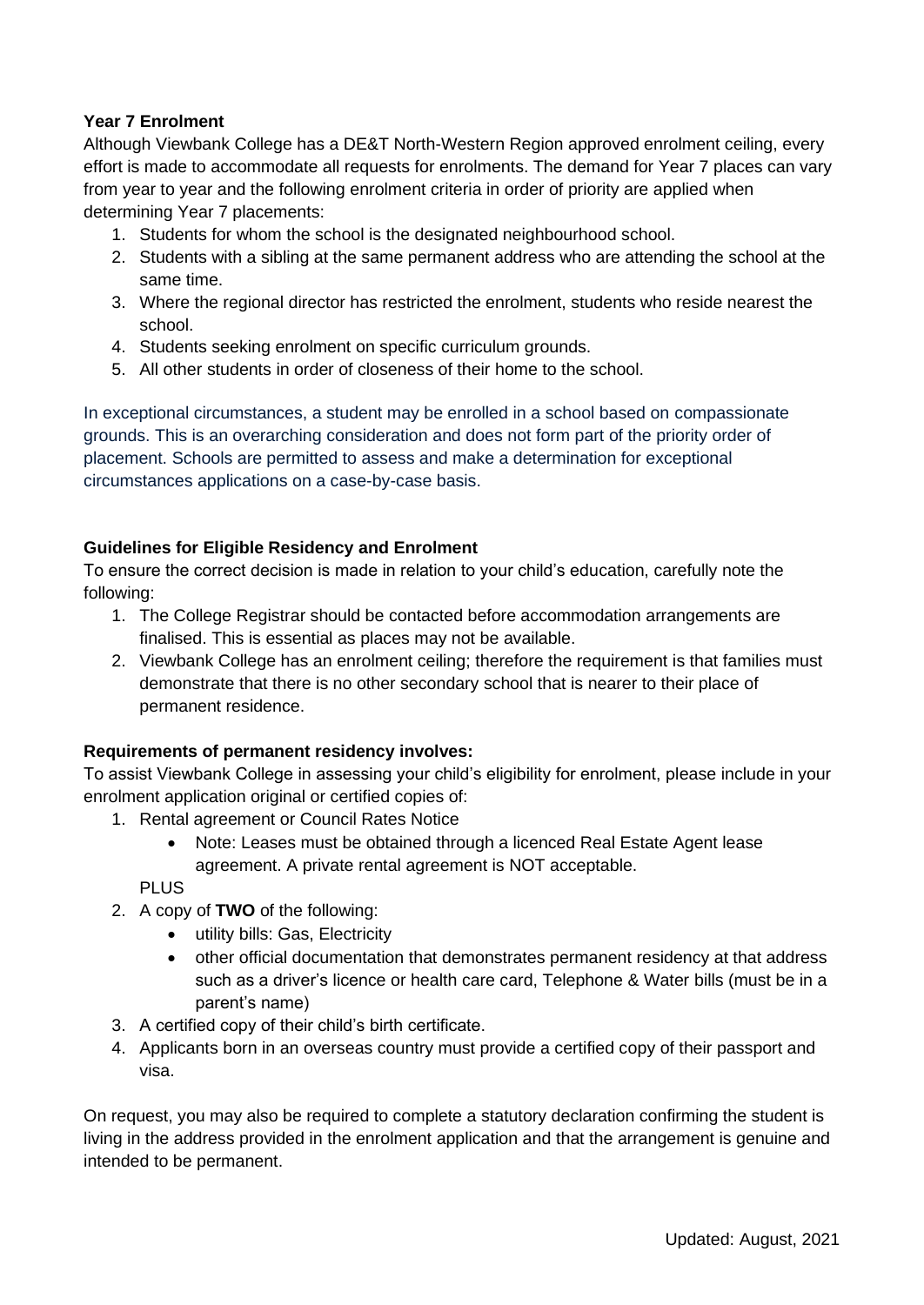Note: Enrolment applications may not be successful if the requested documentation is not provided.

If a Viewbank College has concerns about the duration of a rental agreement being provided as proof of permanent address, the school will consult with the family to ensure that the school has provided reasonable consideration to the family's living circumstances.

When assessing application for enrolment, Viewbank College may make the following enquiries to verify information about a student's permanent residence:

- Checking the electoral roll at an Australian Electoral Commission office or the Victorian Electoral Commission head office
- Checking with a real estate agent
- For a rental property which is a studio apartment or a one bedroom unit, checking whether there are any regulations/codes limiting the occupancy of these apartments to one person per apartment.

Note: If, after reasonable enquiries, the Principal does not accept that the address provided on the enrolment application form is the genuine permanent residence of the student, the enrolment application may not be successful.

The expectation of this eligibility requirement is that family will remain permanent residents within the immediate vicinity for the duration of their child's education at Viewbank College.

The requirement of permanent residency will be actively monitored and enforced. Please be aware that the requirement for eligibility is permanent residency where this College is the closest secondary school. The intention of the neighbourhood area policy is for residency to continue for the duration of the child's enrolment at the school.

If the school decides to refuse enrolment based on these grounds, Viewbank College will ensure the reasons for not accepting the address are provided to the parent/carer and ensure the parent/carer is aware that they may appeal this decision to the school Principal. The parent/carer may escalate the appeal to the regional director if the matter cannot be resolved at the school level.

Viewbank College will ensure enrolment practices do not unfairly disadvantage students who are unable to provide proof of permanent address because of their individual circumstances. This is particularly relevant to students experiencing homelessness, family violence or recently arrived immigrants or refugees. In these cases, school staff should seek advice from their regional office before refusing an enrolment application on the basis that the student is unable to provide proof of permanent residence.

### **Changes to address after an enrolment offer is made**

Subject to any changes to Department enrolment policy, if, after a placement offer is made to the student, the student's permanent residence changes or it comes to light that the address provided on the application form was not the genuine permanent residence for the student, Viewbank College may withdraw a placement offer in the following circumstances:

• The placement offer made to the student expressly stated that the offer may be withdrawn prior to the first day of attendance1 if the student's permanent place of residence changes or the school becomes aware that the address provided on the application form was not the genuine permanent residence for the student; and

• The new address is not within the designated neighbourhood area for the school.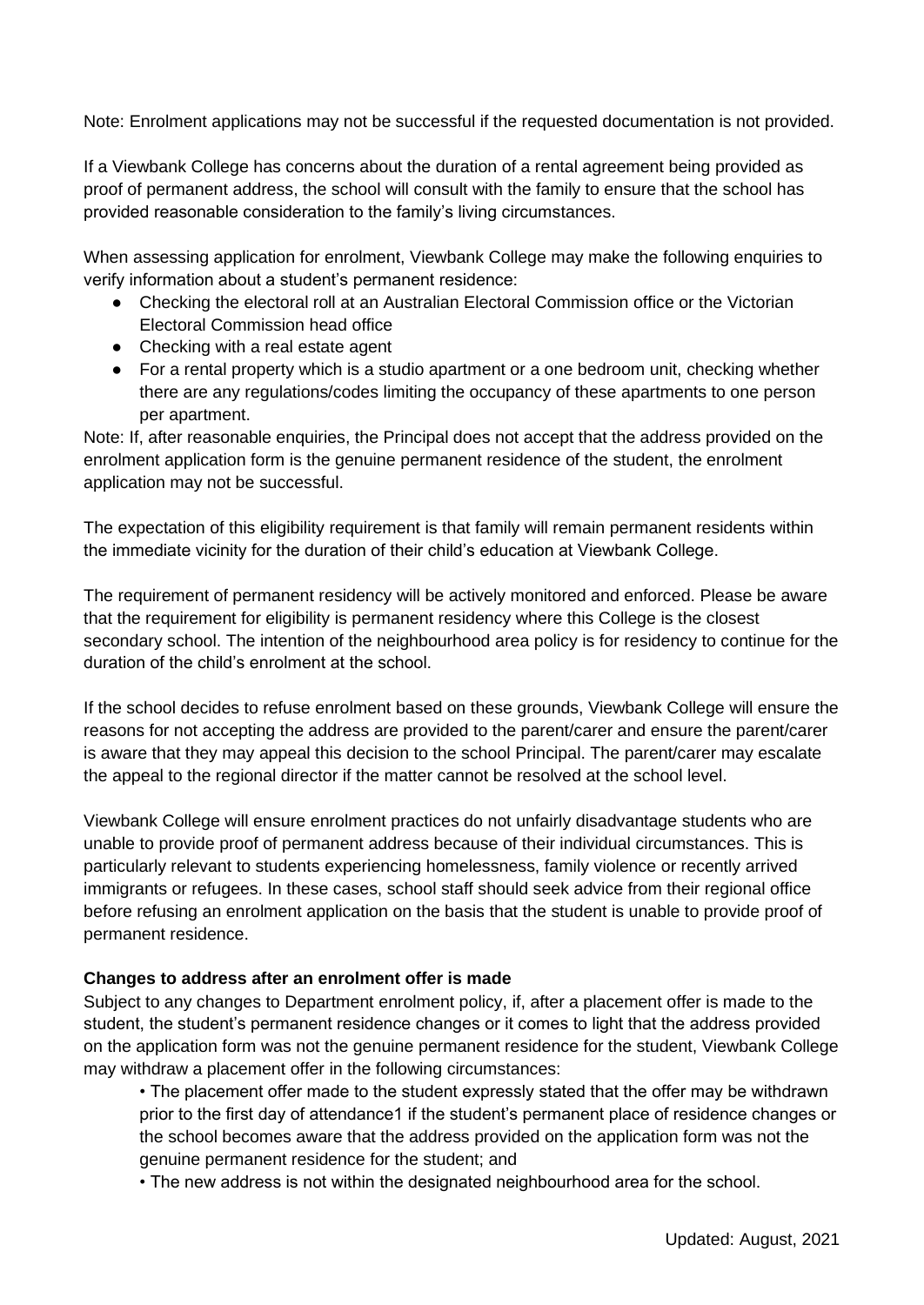### **The Year 7 Enrolment Timeline and Process**

To experience and learn more about Viewbank College, tours of the College for Grade 6 parents and students, are held during February, March & April. These tour groups are heavily subscribed so it is imperative to book early. Bookings can be made via the Viewbank College Website www.viewbank.vic.edu.au under the College Tours button.

Parents/guardians and prospective students are invited to view our Virtual Tour which can be found under the Enrolment tab on our website.

Your child's primary school will provide the Application for Year 7 Placement paperwork and information. It is the role of the primary school to monitor the placement for each student transitioning to a secondary school. Completed applications are to be lodged with your primary school by the date instructed in your primary school information.

If you would like your child to attend Viewbank College, you will need to select the College as your first choice. No application for entry can be considered unless this form has been completed with Viewbank College nominated as the first choice of school. Please remember that while every effort is made to accommodate all enrolment requests, parents need to consider carefully alternative schools if Viewbank College is not your closest secondary school.

By the end of July, application forms will have been processed and in accordance the DE&T guidelines, primary schools will be notified of the confidential result. Early August, primary schools will advise parents/guardians of placements.

### **Acceleration & Enhanced Program**

The Viewbank College Acceleration & Enhanced program is for students who are enrolled at Viewbank College. Suitable students will have academic skills above those of their age peer group. This program is designed to offer gifted and talented learners who have been identified as very capable, committed and enthusiastic learners the opportunity to work in a challenging and stimulating environment with students of similar ability.

Students eligible to be enrolled at Viewbank College for Year 7 will have the opportunity to book into the placement testing. Bookings can be made on the Edutest link on our website under Acceleration and Enhancement Program under the Learning tab on our website.

## **Year 8-12 Enrolment Enquiries**

A limited number of places may become available in Years 8-12.

Students wishing to enrol at any of these levels are required to complete an Enrolment Enquiry Form and submit it with the documentation it requests. Forms are found on the College website [www.viewbank.vic.edu.au](http://www.viewbank.vic.edu.au/) under the Enrolment tab.

For entry into specific programs such as senior secondary programs including VCE, VET, German or Japanese language continuity, Music, Performing Arts, students must demonstrate their focus on high-level achievement and demonstrate that a closer school/college cannot provide such programs.

Please note, all applicants, regardless of prospective level, must provide a certified copy of their birth certificate, most recent school report and their address to evaluate proximity to the College.